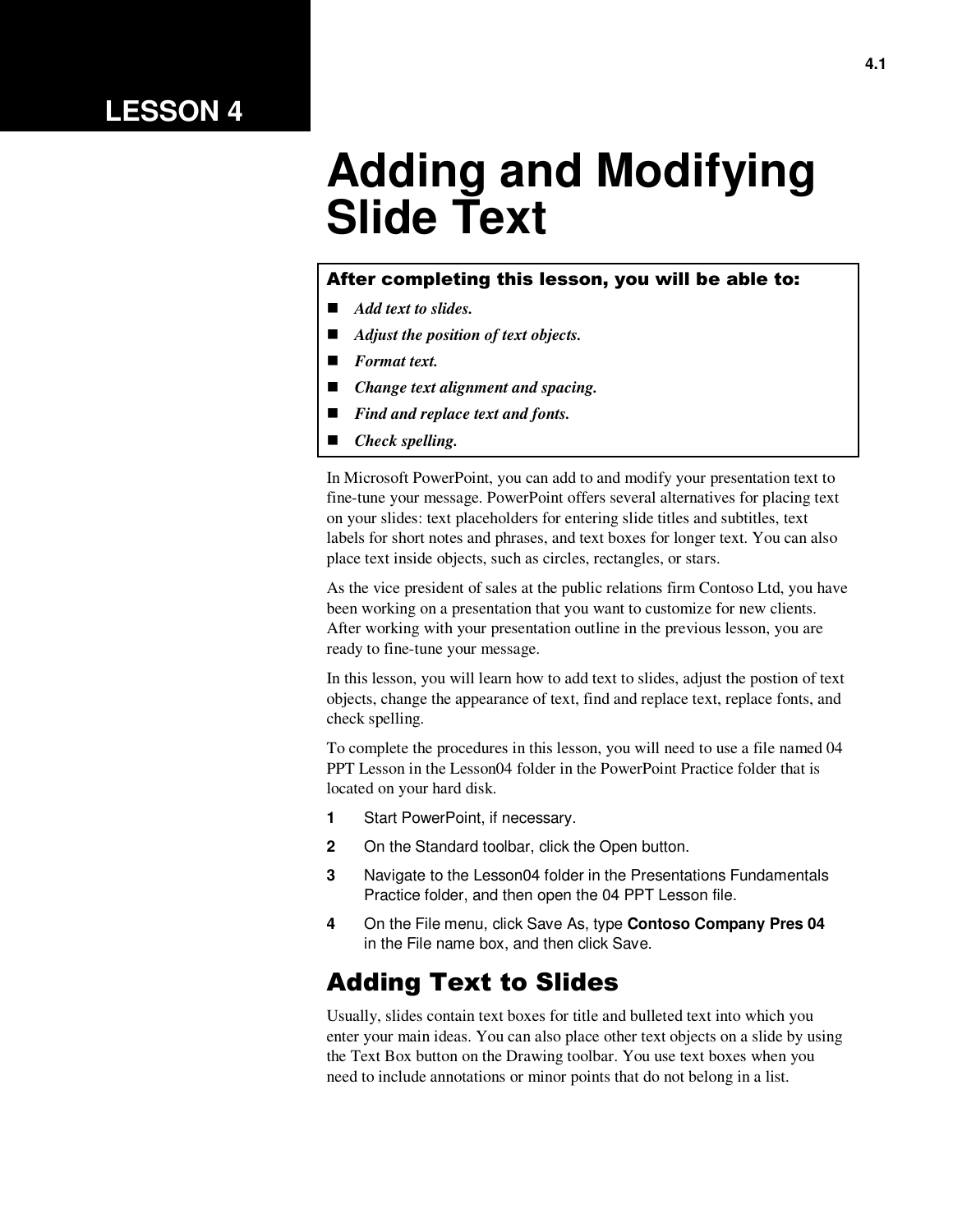You can create two types of text objects: a **text label**, which is text that does not **word wrap** within a defined box, and a **word processing box,** which is text that wraps inside the boundaries of an object. Use a text label to enter short notes or phrases and a word processing box for longer text or sentences.

You can create a text label on a slide by using the Text Box tool to select a place on the slide where you will begin typing your text. You can create a word processing box by using the Text Box tool to drag the pointer to create a text box of the appropriate width.

Once you have created a word processing box or a text label, you can change one object into the other by changing the word-wrap option and the fit text option in the Format Text Box dialog box. You can also reduce the size of a text label to a word processing box by dragging one of the corner resize handles. The text rewraps to adjust to the new size.

In this exercise, you add text in a text object and then create a text label and a word processing box.

- **1** Drag the scroll box in the Slide pane to slide 5.
- **2** Click immediately before the word homework in the first bulleted item.
- **3** Type **your** and then press the spacebar. The paragraph wraps in the text object. Your presentation window should look like the following illustration:



- **4** Click anywhere outside the slanted-line selection box to deselect the text object.
- **5** On the Drawing toolbar, click the Text Box button. The pointer changes to the upside-down T-pointer.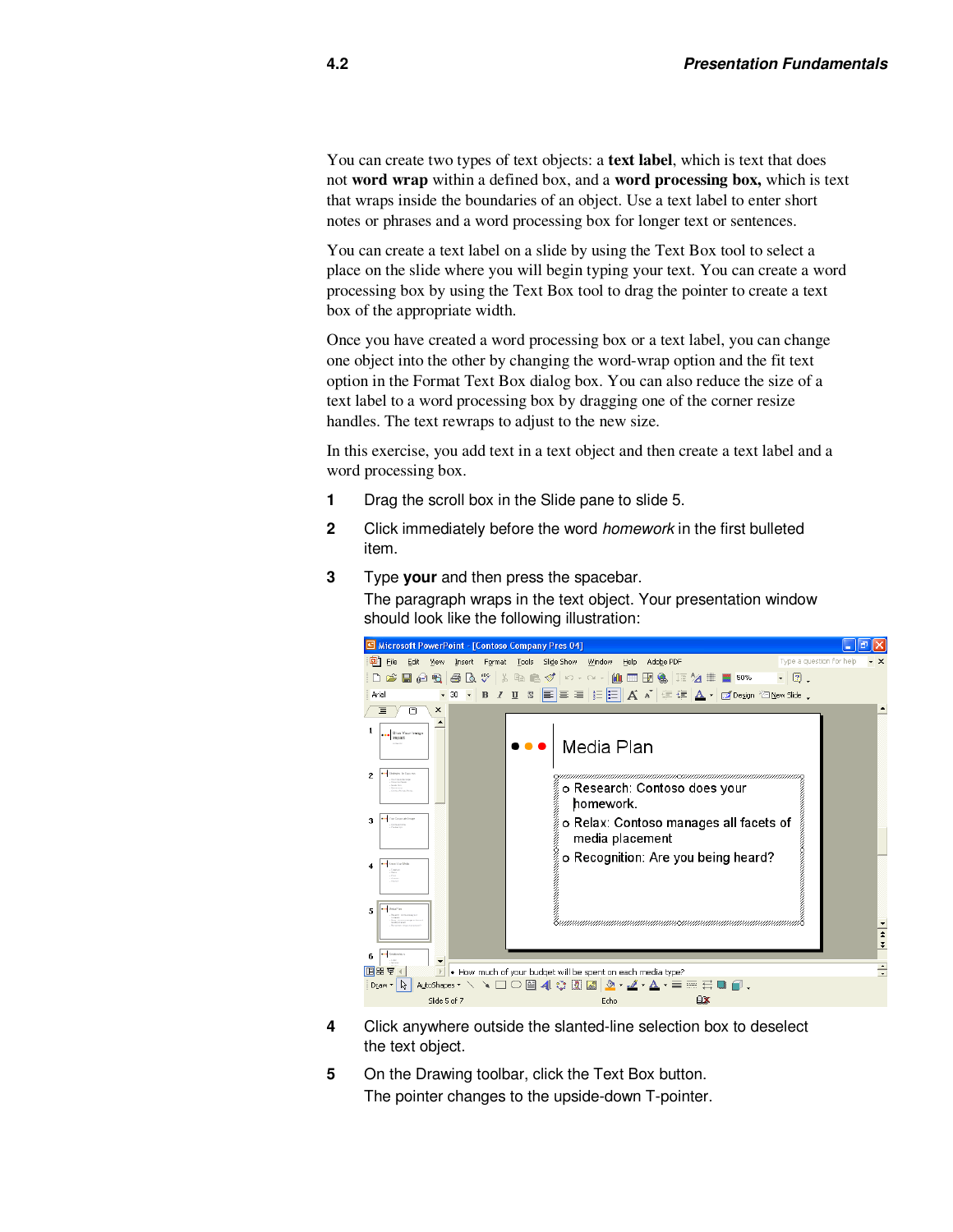- **6** Position the pointer at the bottom center of the slide.
- **7** Click to create a text label. A small, empty selection box composed of gray slanted lines appears with the blinking insertion point in it.
- **8** Type **Media types are listed on slide 4.**

Your presentation window should look like the following illustration:



- **9** Click a blank area of the slide. The text label is deselected.
- **10** Click the Next Slide button to advance to slide 6.
- **11** On the Drawing toolbar, click the Text Box button.
- **12** Position the pointer below the last bullet, about halfway between the bulleted item and the bottom of the slide, and then drag the pointer to create a box that extends a bit farther than the last bullet entry.

When you release the mouse button, a slanted-line selection box appears with the blinking insertion point in it. You can now enter your text.

**13** Type **It is worth it to create community relationships on several levels.**

The width of the box does not change, but the words wrap, and the box height increases to accommodate the complete entry. Your presentation window should look like the illustration shown on the following page.

The text you create on a slide using the Text Box tool does not appear in the Outline tab. Only text entered in a title placeholder or a main text placeholder appears in the Outline tab.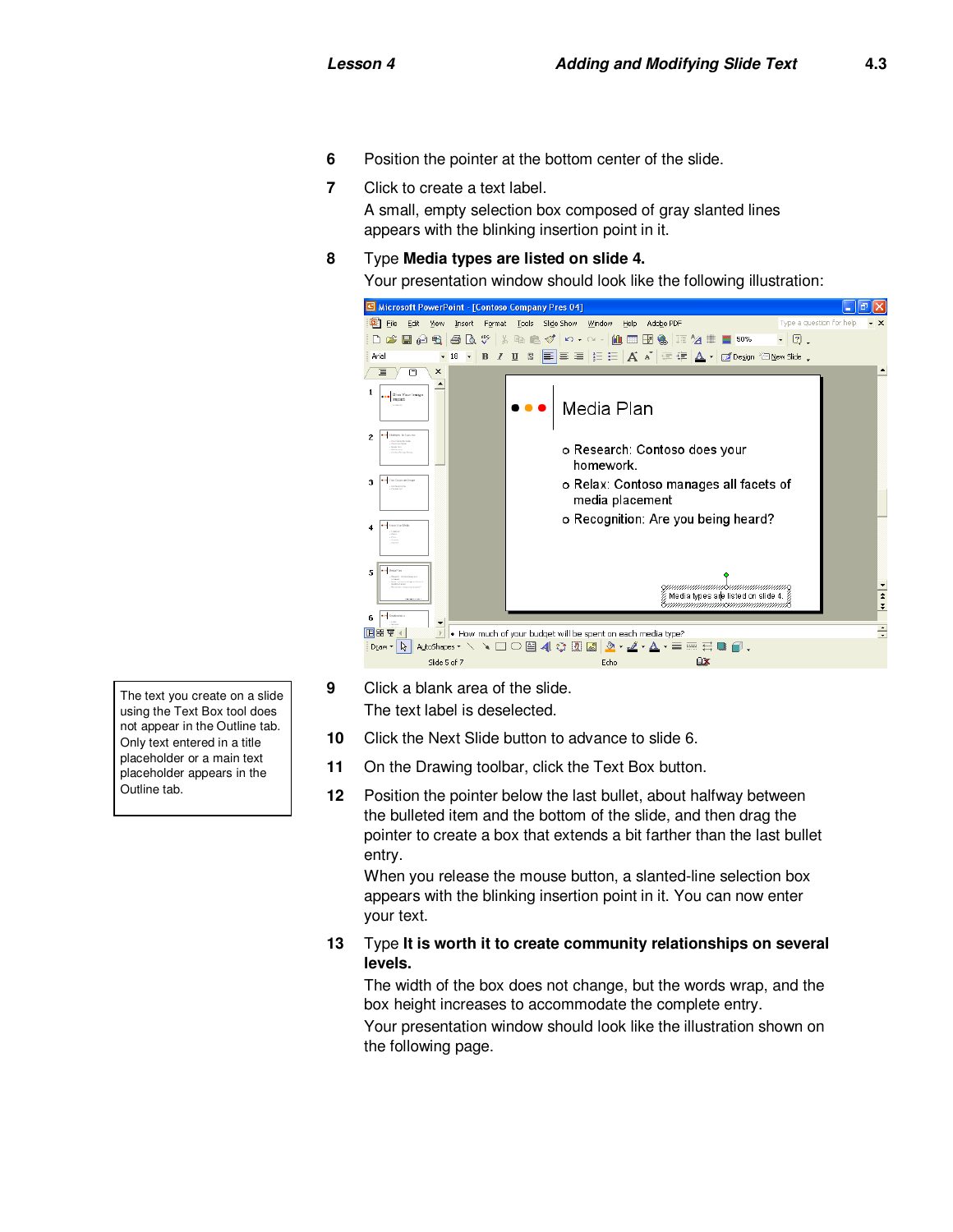

**14** Click a blank area of the slide to deselect the text object.

# Adjusting the Position of Text Objects

Once you have created a text object, you can adjust the position of the text in the object. You have complete control over the placement and position of text in PowerPoint. You can adjust the text object to fit the amount of text or the text to fit inside the text object.

In this exercise, you adjust a text object and a text placeholder.

- **1** Click the bottom text box on slide 6, and then click the edge of the text box to select it with the dotted selection box.
- **2** On the Format menu, click Text Box. The Format Text Box dialog box opens.
- **3** Click the Text Box tab.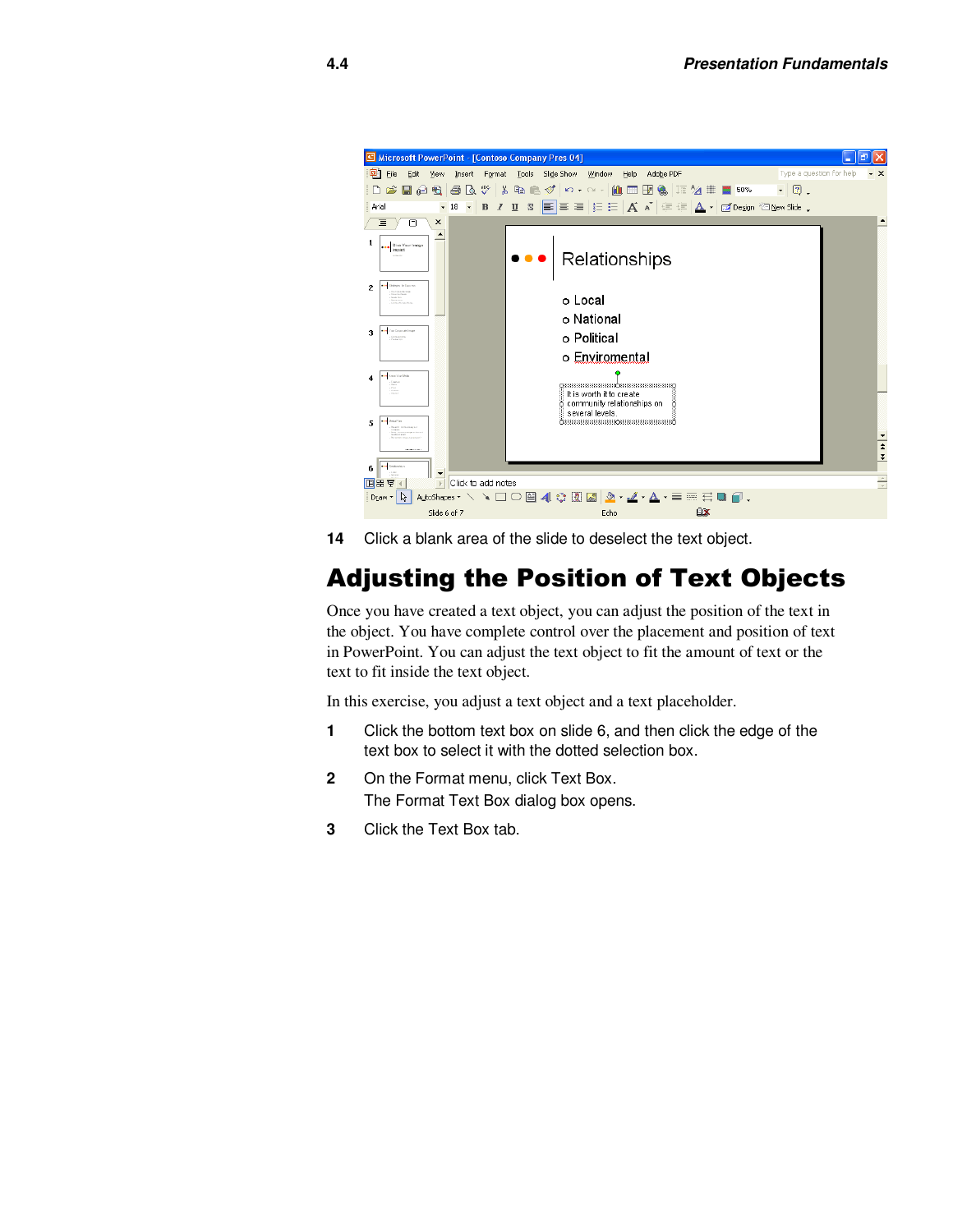| <b>Format Text Box</b>              |                                        |  |  |  |  |
|-------------------------------------|----------------------------------------|--|--|--|--|
| Colors and Lines<br><b>Size</b>     | Position<br>Web<br>Picture<br>Text Box |  |  |  |  |
| Text anchor point:                  | Top                                    |  |  |  |  |
| Internal margin                     |                                        |  |  |  |  |
| 0.1"<br>Left:                       | 0.05"<br>Top:                          |  |  |  |  |
| 0.1"<br>÷<br>Right:                 | 0.05"<br>÷<br>Bottom:                  |  |  |  |  |
| Word wrap text in AutoShape         |                                        |  |  |  |  |
| Resize AutoShape to fit text        |                                        |  |  |  |  |
| Rotate text within AutoShape by 90° |                                        |  |  |  |  |
|                                     |                                        |  |  |  |  |
|                                     |                                        |  |  |  |  |
|                                     |                                        |  |  |  |  |
|                                     |                                        |  |  |  |  |
|                                     | Cancel<br>OK<br>Preview                |  |  |  |  |

- **4** Clear the Word wrap text in AutoShape check box.
- **5** Click OK.

The word processing box changes to a text label and stretches across the slide.

# tip

You can also convert a text label to a word processing box by dragging a resize handle to reduce the width of the text box. The text inside wraps to adjust to the new dimensions of the text box.

- **6** On the Standard toolbar, click the Undo button.
- **7** Position the pointer near the bulleted text on slide 6 until it changes to the selection pointer, and then click to select the paragraph text object.

Notice that the dotted selection box is larger than it needs to be. (There is additional white space at the bottom.)

- **8** On the Format menu, click Placeholder. The Format AutoShape dialog box appears.
- **9** Click the Text Box tab.
- **10** Select the Resize AutoShape to fit text check box, and then click OK.
- **11** Click a blank area of the slide to deselect the text box. The object adjusts to fit the size of the text.

The command on the Format menu changes, depending on the type of object selected. If you resize a text box, the command on the Format menu is Text Box, and the dialog box that opens is titled Format Text Box.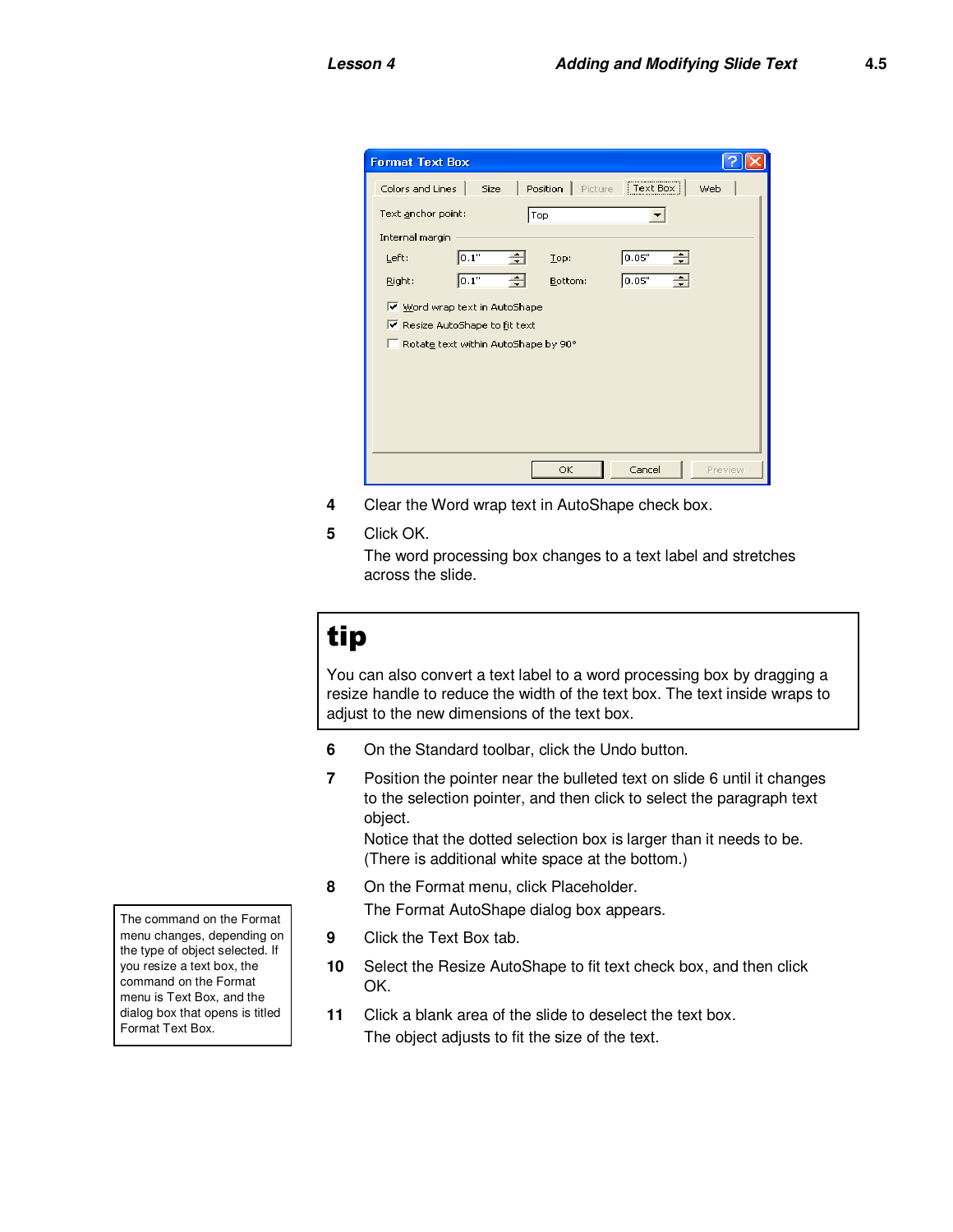### Formatting Text

After you finish entering text, you can change its appearance by applying formatting, such as the font, font size, and the type of bullets or numbering, by selecting the text object and clicking one or more formatting buttons on the Formatting toolbar. You can add or remove bullets or numbering in a text object. When you add or remove a line to a numbered list, PowerPoint reorders the numbers.

In this exercise, you remove and add text, numbering, and bullets, and format the text.

- **1** Click the edge of the bulleted text box on slide 6 to select it with the dotted selection box.
- **2** On the Formatting toolbar, click the Bullets button. The bullets for the four lines of text disappear.
- **3** On the Formatting toolbar, click the Numbering button to change the bullets to numbers. The text changes to a numbered list.
- **4** On the Formatting toolbar, click the Bullets button again. The text changes to a bulleted list.
- **5** Click the Next Slide button to go to slide 7.
- **6** Position the pointer near the edge of the quote in the text box until the pointer changes to the selection pointer, and then click to select it.

A dotted selection box appears around the text object, indicating that it is selected.

- **7** On the Formatting toolbar, click the Italic button. The text in the object changes to italics.
- **8** On the Formatting toolbar, click the Decrease Font Size button to reduce the font size to 20 points.
- **9** On the Drawing toolbar, click the Font Color button down arrow. A text color menu of the current color scheme appears.
- **10** Click the blue color as indicated in the following illustration:

You can use AutoNumbering to start a numbered list by typing. Remove any bullets at the beginning of the line, type a number 1, letter A or a, or Roman numeral I or i followed by a period or closing parenthesis, type text, and then press Enter. The numbering continues automatically.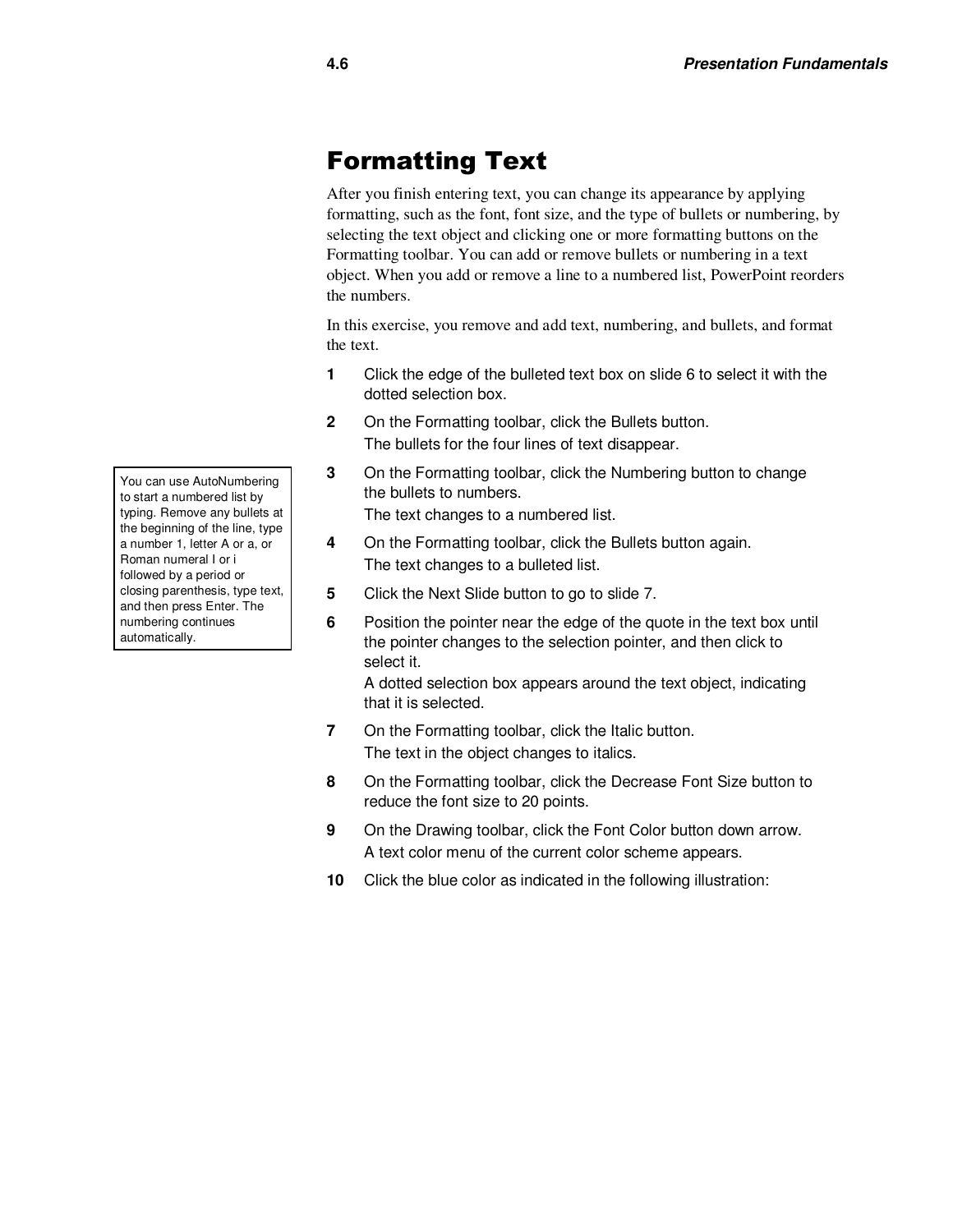

The line on the Font Color button also changes, indicating the currently selected font color.

The font color in the word processing box changes to blue.

- **11** Select the words Je ne sais quois. The slanted-line selection box appears, and you can format individual text.
- **12** On the Formatting toolbar, click the Italic button. The text changes to non-italics.
- **13** Click a blank area of the slide to deselect the text object.

## Changing Text Alignment and Spacing

PowerPoint enables you to control the way text lines up on the slide. You can align text to the left or right or to the center in a text object. You can adjust the alignment of text in an object by selecting the object and clicking an alignment button on the Formatting toolbar. The Align Left button aligns text evenly along the left edge of the text box and is useful for paragraph text. The Align Right button aligns text evenly along the right edge of the text box and is useful for text labels. The Center button aligns text in the middle of the text box and is useful for titles and headings.

You can adjust the vertical space between selected lines and the space before and after paragraphs by selecting the object and clicking a line spacing button (Increase Paragraph Spacing or Decrease Paragraph Spacing) on the Formatting toolbar or by using the Line Spacing command on the Format menu.

In this exercise, you change the alignment of text in a text object, decrease paragraph spacing, and adjust line spacing.

- **1** Select the text box at the bottom of slide 7.
- **2** On the Formatting toolbar, click the Center button.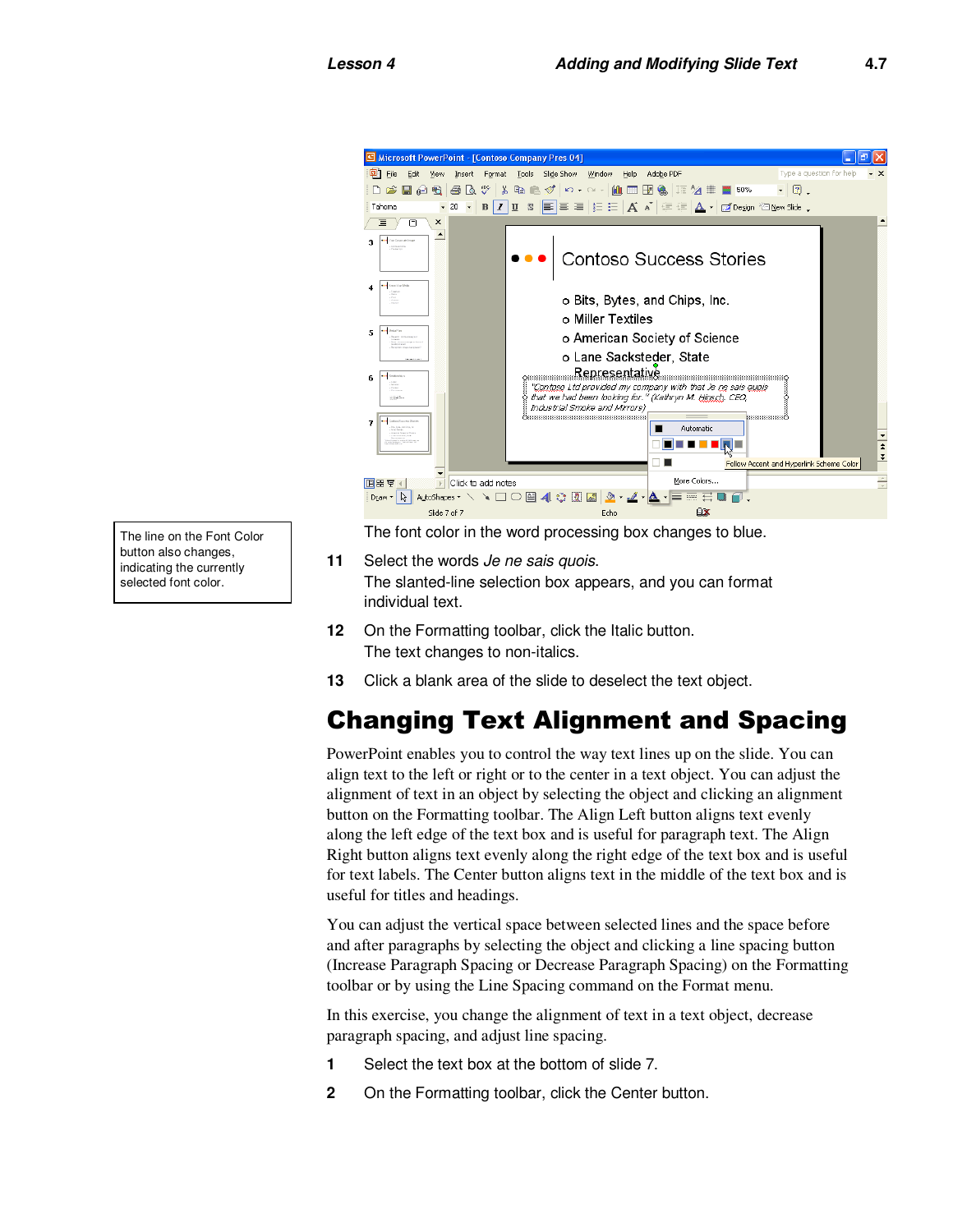The text in the text object aligns to the center.

- **3** Click a blank area of the slide to deselect the text box.
- **4** Click the edge of the bulleted paragraph text box on slide 7 with the selection pointer. The dotted selection box appears.
- **5** On the Formatting toolbar, click the Toolbar Options down arrow, point to Add or Remove Buttons, and then point to Formatting. A list of all the buttons currently available for the Formatting toolbar appears.
- **6** In the list of additional buttons, click the Decrease Paragraph Spacing button to place it on the toolbar. A check mark appears next to the entry.
- **7** Click the Toolbar Options down arrow to close the list.
- **8** On the Formatting toolbar, click the Decrease Paragraph Spacing button.

The paragraph spacing in the text box decreases by 0.1 lines, from 1.0 to 0.9.

- **9** Click a blank area of the slide to deselect the text box.
- **10** Click the edge of the bulleted paragraph text object on slide 7 to select it.
- **11** On the Format menu, click Line Spacing. The Line Spacing dialog box appears.
- **12** Click the Before Paragraph down arrow until 0.1 appears, and then click OK.

| <b>Line Spacing</b>     |  |  |  |  |
|-------------------------|--|--|--|--|
| Line spacing            |  |  |  |  |
| う<br>0.9<br>Lines       |  |  |  |  |
| Before paragraph        |  |  |  |  |
| 뒤<br>0.1<br>Lines       |  |  |  |  |
| After paragraph         |  |  |  |  |
| ÷<br>0<br>Lines         |  |  |  |  |
| Cancel<br>Preview<br>ОК |  |  |  |  |

The paragraph spacing before each paragraph decreases by 0.1 lines.

**13** Click a blank area of the slide to deselect the text box.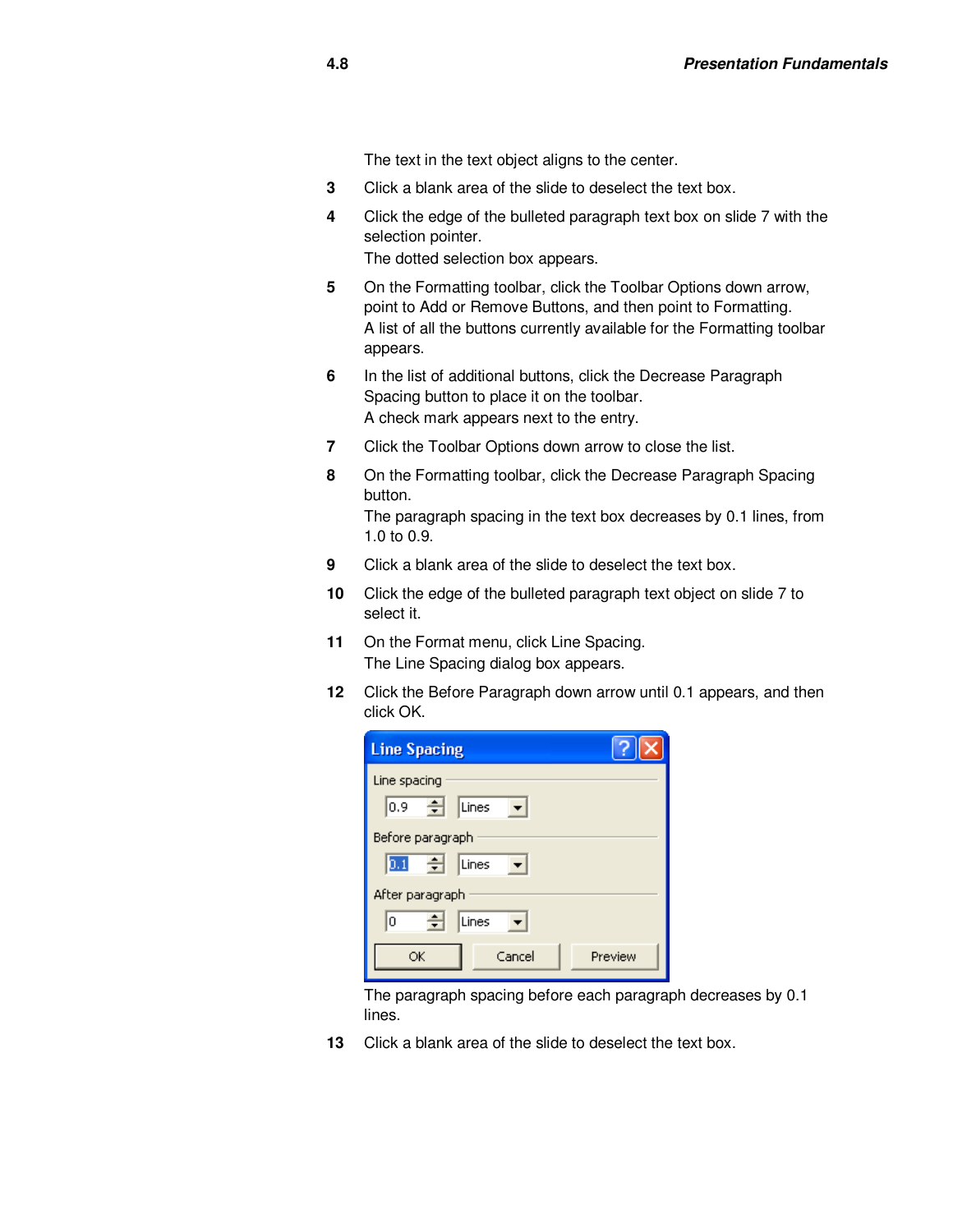## tip

Everything you can do to manipulate a text label or word processing box you can also do to any text object, including title and paragraph text objects, and vice versa.

### Finding and Replacing Text and Fonts

The Find and Replace commands on the Edit menu allow you to locate and change specific text in a presentation. Find helps you locate each occurrence of a specific word or set of characters, while Replace locates every occurrence of a specific word or set of characters and replaces it with a different one. You can change every occurrence of specific text all at once, or you can accept or reject each change individually. The Find and Replace commands also give you options for more detailed searches. If you want to search for whole words so the search doesn't stop on a word that might contain only part of your search word, you select the check box for Find whole words only. If you want to find a word or phrase that matches a certain capitalization exactly, you select the Match case check box. In addition to finding text, you can also find and replace a specific font in a presentation. The Replace Fonts command allows you to replace every instance of a font style you have been using with another.

In this exercise, you use the Replace command to find and replace a word and then replace a font.

- **1** On the Edit menu, click Replace. The Replace dialog box appears.
- **2** Click in the Find what box, and then type **facets**.
- **3** Press Tab, or click in the Replace with box.
- **4** Type **aspects**.

| <b>Replace</b>                      |                  |
|-------------------------------------|------------------|
| Find what:                          | <b>Find Next</b> |
| Facets<br>Replace with:             | Close            |
| aspects                             | Replace          |
| Match case<br>Find whole words only | Replace All      |

**5** Click Find Next.

PowerPoint finds and selects the word *facets* on slide 5.

**6** Click Replace.

An alert box appears, telling you that PowerPoint has finished searching the presentation.

**7** Click OK, and then click Close in the Replace dialog box.

If the dialog box covers up the selected text, drag the Replace dialog box title bar out of the way so that you can see the text.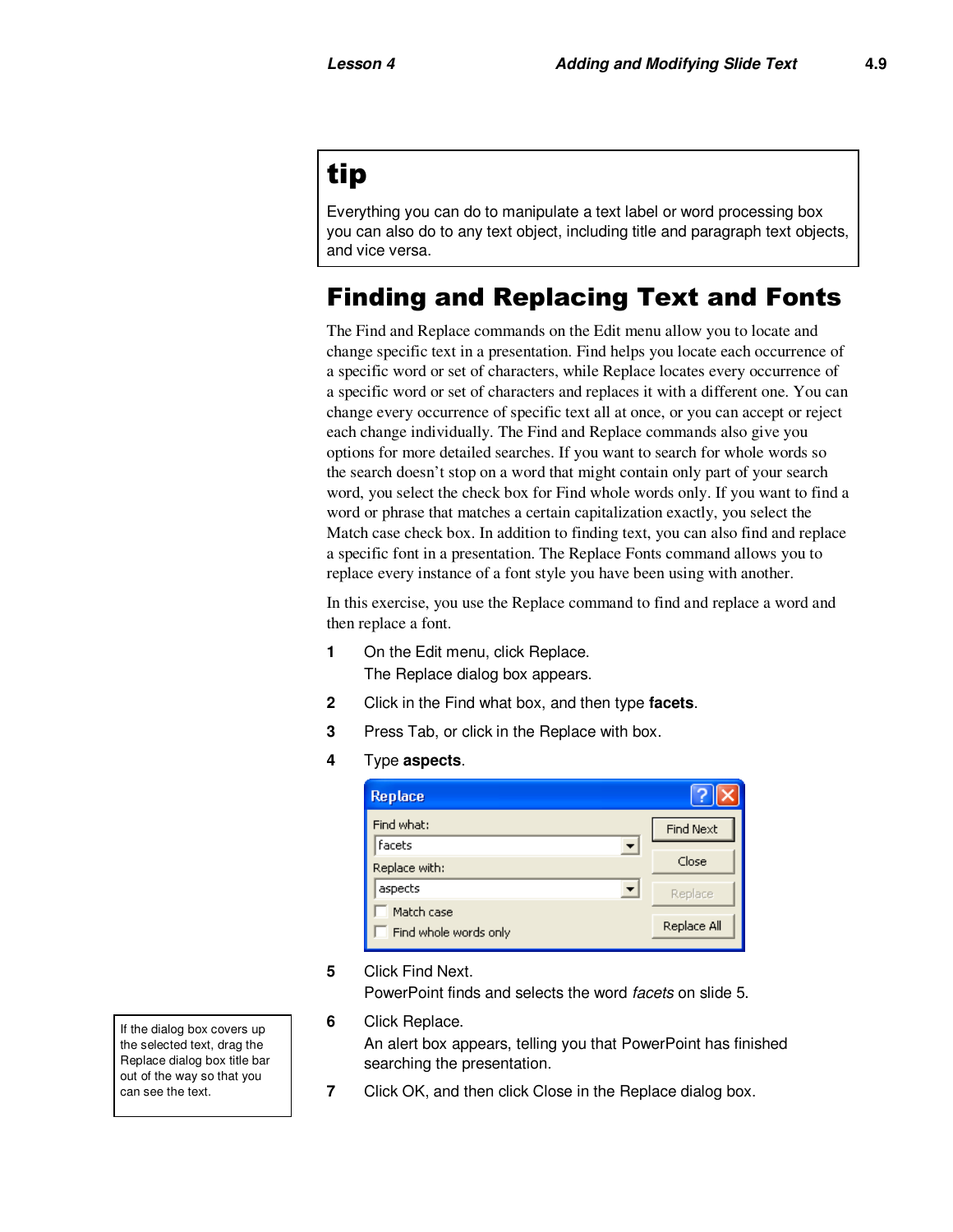The Replace dialog box closes.

- **8** Click a blank area of the slide to deselect any text boxes.
- **9** On the Format menu, click Replace Fonts. The Replace Font dialog box appears.
- **10** Click the Replace down arrow, and then click Tahoma.
- **11** Click the With down arrow, scroll down, and then click Arial.
- **12** Click Replace. Throughout the presentation, the text formatted with the Tahoma font changes to the Arial font.
- 13 Click Close in the Replace Font dialog box.

#### Checking Spelling

PowerPoint's spelling checker checks the spelling of the entire presentation, including all slides, outlines, notes pages, and handout pages. To help you identify misspelled words or words that PowerPoint's built-in dictionary does not recognize, PowerPoint underlines them with a wavy red line. To turn off this feature, you can clear the Check spelling as you type check box on the Spelling and Style tab of the Options dialog box (available on the Tools menu). PowerPoint includes several built-in dictionaries so you can check presentations that use languages other than English. You can also create custom dictionaries in PowerPoint to check the spelling of unique words, or you can use custom dictionaries from other Microsoft programs. If a word is a foreign language word, you can mark it as such, and PowerPoint won't flag it as a misspelling anymore.

You can correct misspelled words in documents in two ways. You can use the Spelling button on the Standard toolbar to check the entire presentation, or when you encounter a wavy red line under a word, you can right-click the word and choose the correct spelling from the list on the shortcut menu.

In this exercise, you mark a word as a foreign language word, select and correct a misspelled word, and then check spelling in the entire presentation.

**1** Drag the scroll box to slide 7.

The words ne and quois appear with a wavy red underline, indicating that they are misspelled or not recognized by the dictionary.

- **2** Select the French phrase Je ne sais quois in the word processing box.
- **3** On the Tools menu, click Language. The Language dialog box appears.
- **4** Scroll down, and then click French (France). PowerPoint marks the selected words as French words for the spelling checker.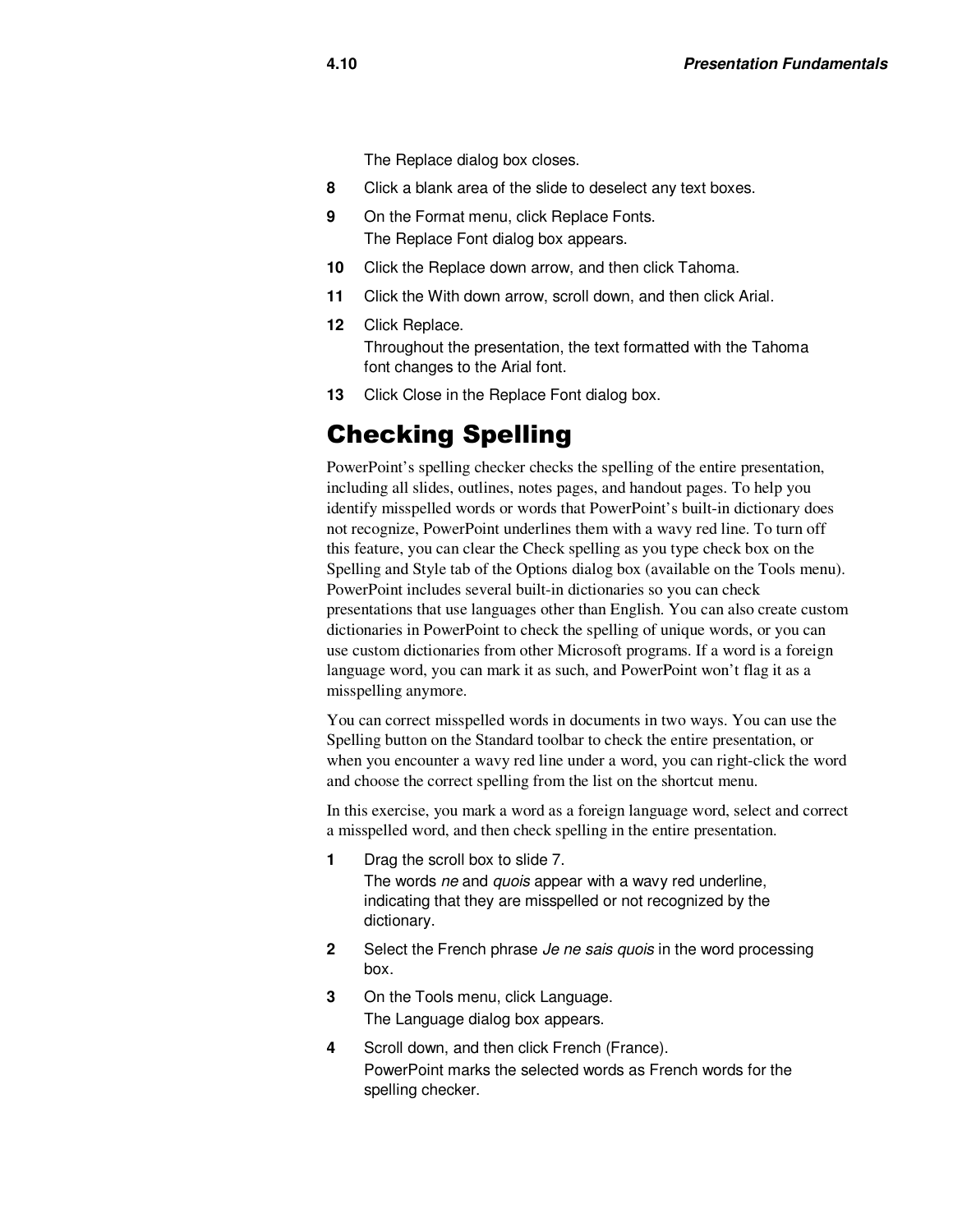

- **5** Click OK, and then click to deselect the selected text. The dictionary now recognizes the words, though a wavy red line may still appear below quois.
- **6** Drag the scroll bar to slide 6.
- **7** Right-click the word Enviromental, and then click Environmental on the shortcut menu.

PowerPoint corrects the misspelled word.

**8** On the Standard toolbar, click the Spelling button. PowerPoint begins checking the spelling in the presentation. The spelling checker stops and selects the proper name Contoso.

| <b>Spelling</b>                                       |            |             |            |
|-------------------------------------------------------|------------|-------------|------------|
| Not in Dictionary: Contoso                            |            |             |            |
| Change to:                                            | Contuse    | Ignore      | Ignore All |
| Suggestions:<br>Contuse<br>Cantos<br>Condos<br>Centos | ㅅ          | Change      | Change All |
|                                                       |            | Add         | Suggest    |
| Add words to:                                         | CUSTOM.DIC | AutoCorrect | Close      |

Contoso does not appear in your dictionary, but you know it is a proper name that is spelled correctly.

**9** Click Add.

The custom dictionary adds the word Contoso and continues to check the presentation. The spelling checker stops on and selects the proper name Sacksteder.

**10** Click Ignore All.

The spelling checker stops on *quois*, the French word that is part of the quote in the word processing box.

**11** Click Ignore.

The spelling checker ignores the proper name. The spelling checker stops when it fails to recognize the name Hinsch.

The custom dictionary allows you to add words that your dictionary doesn't recognize. Contoso is a proper name that you can add to your custom dictionary.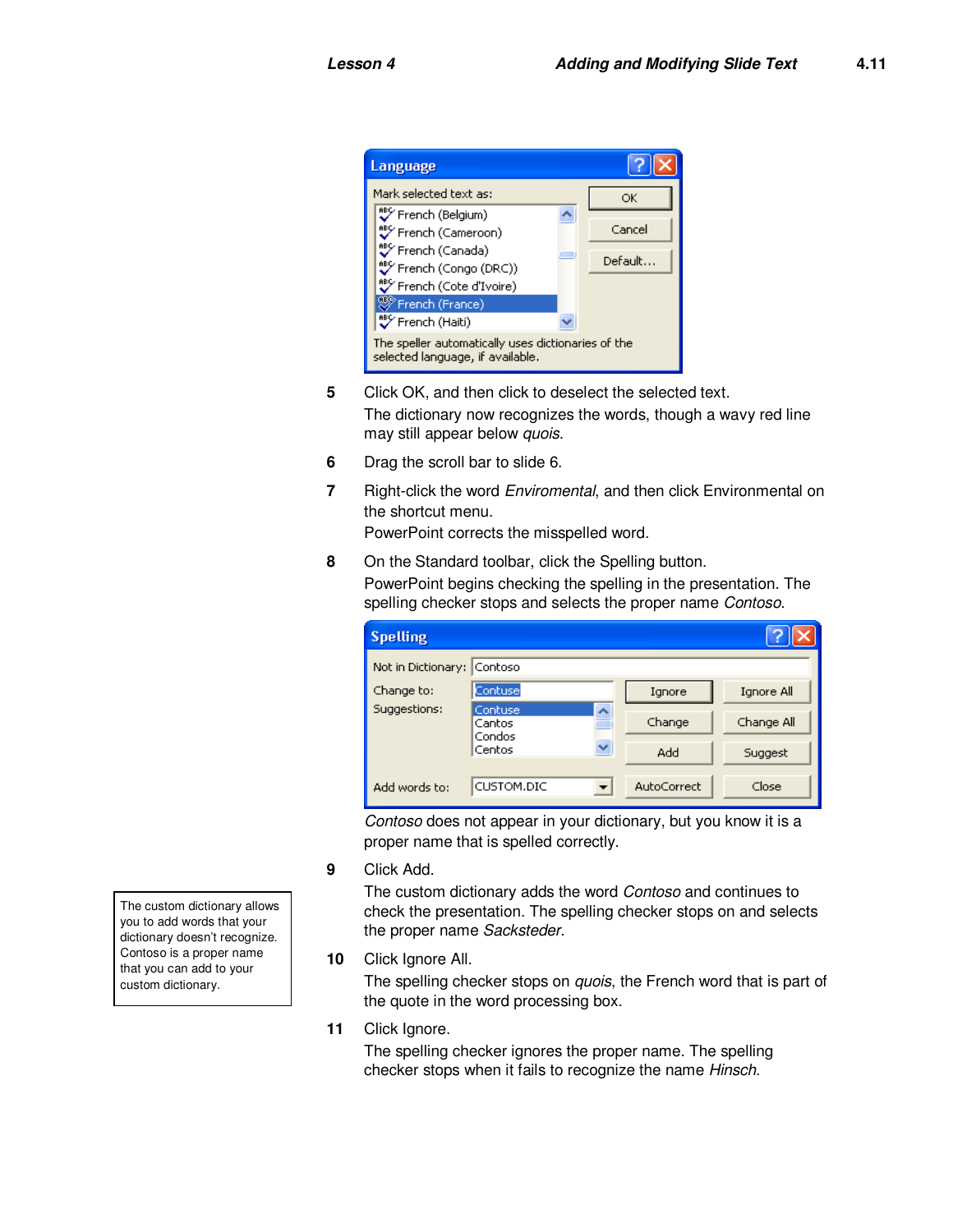**12** Click Ignore All.

The spelling checker now ignores all appearances of the word Hinsch. The spelling checker stops and selects the misspelled word Realtionships. The correct word spelling, Relationships, appears in the Suggestions list.

# tip

Click AutoCorrect in the Spelling dialog box to add the misspelling and the correct spelling of a word to the AutoCorrect table of entries.

13 Click Change to correct the spelling.

The spelling checker continues to check the presentation for misspelled words or words not found in the dictionary. A dialog box appears when PowerPoint completes checking the entire presentation.

**14** Click OK, and then drag the scroll box up to slide 1.

#### Lesson Wrap-Up

This lesson covered how to add text to slides, adjust the position of text objects, format text, change text alignment and spacing, find and replace text and fonts, and check the spelling in a presentation.

If you are continuing to the next lesson:

- **1** On the Standard toolbar, click the Save button. PowerPoint saves any changes to the presentation.
- 2 On the File menu, click Close. PowerPoint closes the presentation.

If you are not continuing to other lessons:

- **1** On the Standard toolbar, click the Save button. PowerPoint saves any changes to the presentation.
- **2** Click the Close button in the top-right corner of the PowerPoint window.

PowerPoint closes the presentation, and then exits.

#### Quick Quiz

- **1** How do you create a 2-inch word processing box that will word wrap?
- **2** How do you remove numbering from a list and insert bullets instead?
- **3** How do you change font color?